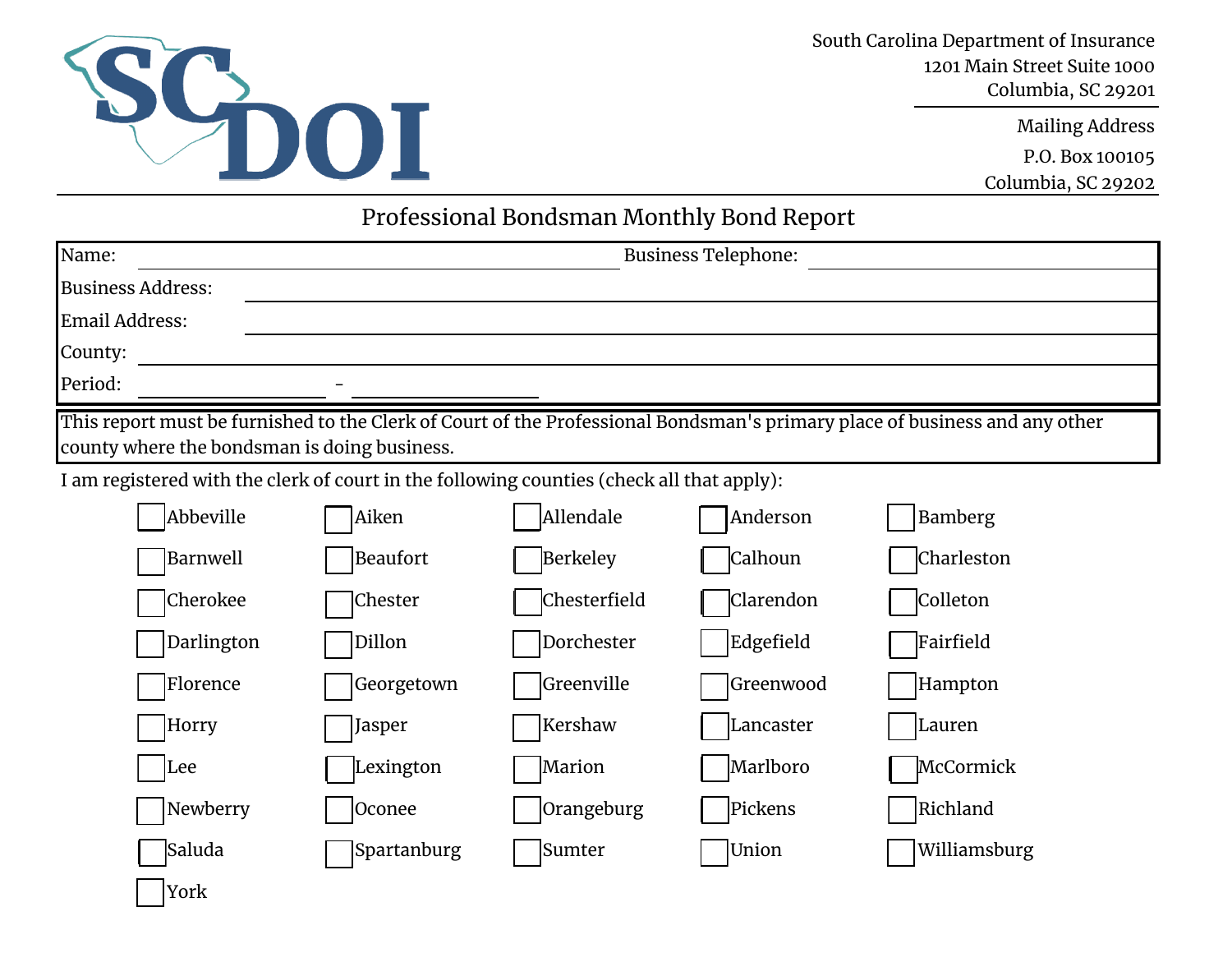I, the same of the state of the state of the state of the state of the state that this report is  $($ a complete, true and correct statement of my activities as a professional bondsman for the past thirty day period and accurately reflects all bonds written by me. This report is being submitted in accordance with South Carolina Code Law 38-53-310. Name License Number

I understand that any false, incomplete, or deceptive representation herein constitutes good and sufficient cause for revocation of my bondsman license and any other license(s) issued by the SC DOI.

I authorize any person to disclose to the South Carolina Department of Insurance any information regarding bail bonds written by me and collateral accepted by me.

I warrant that my security deposit is sufficient to cover all bonds written (magistrate, municipal, state, and federal courts) by me - and that any collateral I have posted as security is not encumbered.

| Subscribed and sworn to me this |        | Summary                                          |  |  |  |  |
|---------------------------------|--------|--------------------------------------------------|--|--|--|--|
|                                 | (Day)  | 1. Total Security Deposit with Home Clerk        |  |  |  |  |
|                                 |        | (max amount per bond $(50\% \text{ of item 1}))$ |  |  |  |  |
| day of                          |        |                                                  |  |  |  |  |
| (Month)                         | (Year) | 2. Total Max Limit Available                     |  |  |  |  |
|                                 |        | (Four times item 1)                              |  |  |  |  |
|                                 |        | 3. Total Amount of all Pending Bonds             |  |  |  |  |
|                                 |        | 4. Minimum Amount that must be in Item 1         |  |  |  |  |
|                                 |        | (Item $3$ divided by four)                       |  |  |  |  |
| (Notary Public Signature)       |        |                                                  |  |  |  |  |
| My commission expires           |        | 5. Total Number of New Bonds Written Since       |  |  |  |  |
|                                 |        | the last Monthly Report                          |  |  |  |  |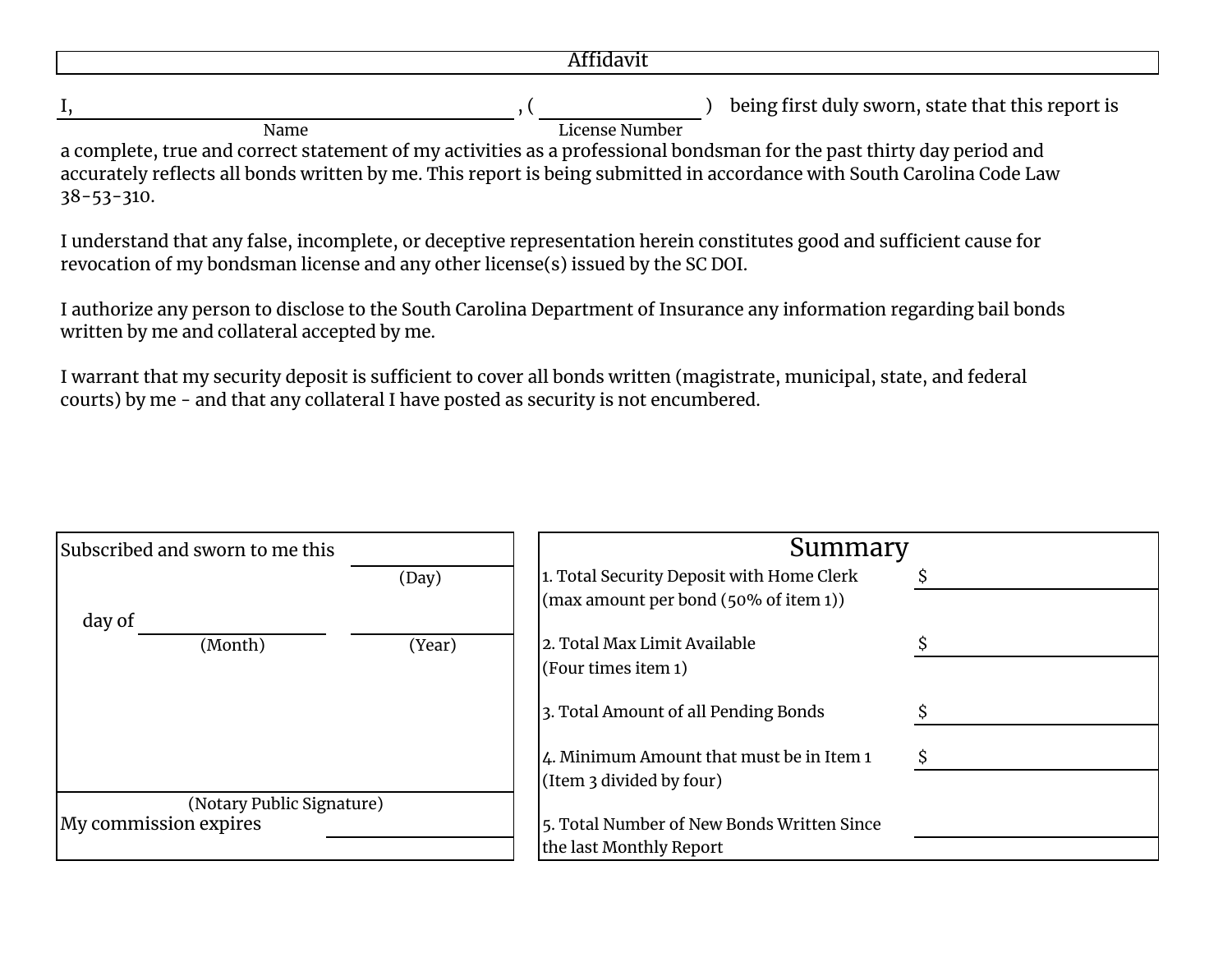| Full Name of Person for<br>whom such Professional<br>Bondsman posted Surety | The Date and Amount of<br>Bond posted by<br>Professional Bondsman<br>Amount<br>Date |    | Name & Location of Court Fee Charged | Collateral / Security received from<br>Principal or Persons acting on behalf<br>in which Bond was Posted for each Bond of such Principal on each Bond | Warrant Number for<br>each Bond Posted |
|-----------------------------------------------------------------------------|-------------------------------------------------------------------------------------|----|--------------------------------------|-------------------------------------------------------------------------------------------------------------------------------------------------------|----------------------------------------|
|                                                                             |                                                                                     |    |                                      |                                                                                                                                                       |                                        |
|                                                                             |                                                                                     |    |                                      |                                                                                                                                                       |                                        |
|                                                                             |                                                                                     |    |                                      |                                                                                                                                                       |                                        |
|                                                                             |                                                                                     |    |                                      |                                                                                                                                                       |                                        |
|                                                                             |                                                                                     |    |                                      |                                                                                                                                                       |                                        |
|                                                                             |                                                                                     |    |                                      |                                                                                                                                                       |                                        |
|                                                                             |                                                                                     |    |                                      |                                                                                                                                                       |                                        |
|                                                                             |                                                                                     |    |                                      |                                                                                                                                                       |                                        |
|                                                                             |                                                                                     |    |                                      |                                                                                                                                                       |                                        |
|                                                                             |                                                                                     |    |                                      |                                                                                                                                                       |                                        |
|                                                                             |                                                                                     |    |                                      |                                                                                                                                                       |                                        |
|                                                                             |                                                                                     |    |                                      |                                                                                                                                                       |                                        |
|                                                                             |                                                                                     |    |                                      |                                                                                                                                                       |                                        |
|                                                                             |                                                                                     |    |                                      |                                                                                                                                                       |                                        |
|                                                                             |                                                                                     |    |                                      |                                                                                                                                                       |                                        |
|                                                                             |                                                                                     |    |                                      |                                                                                                                                                       |                                        |
|                                                                             |                                                                                     |    |                                      |                                                                                                                                                       |                                        |
|                                                                             |                                                                                     |    |                                      |                                                                                                                                                       |                                        |
|                                                                             |                                                                                     |    |                                      |                                                                                                                                                       |                                        |
|                                                                             |                                                                                     |    |                                      |                                                                                                                                                       |                                        |
|                                                                             |                                                                                     |    |                                      |                                                                                                                                                       |                                        |
|                                                                             |                                                                                     |    |                                      |                                                                                                                                                       |                                        |
|                                                                             |                                                                                     |    |                                      |                                                                                                                                                       |                                        |
|                                                                             |                                                                                     |    |                                      |                                                                                                                                                       |                                        |
|                                                                             |                                                                                     |    |                                      |                                                                                                                                                       |                                        |
|                                                                             |                                                                                     |    |                                      |                                                                                                                                                       |                                        |
|                                                                             |                                                                                     |    |                                      |                                                                                                                                                       |                                        |
|                                                                             |                                                                                     |    |                                      |                                                                                                                                                       |                                        |
|                                                                             |                                                                                     |    |                                      |                                                                                                                                                       |                                        |
| Totals for this Page                                                        |                                                                                     | \$ |                                      | \$                                                                                                                                                    |                                        |

Total Bond Amount Written This Month Total Fees Charged This Month

Page \_\_\_\_\_\_of \_\_\_\_\_\_\_\_